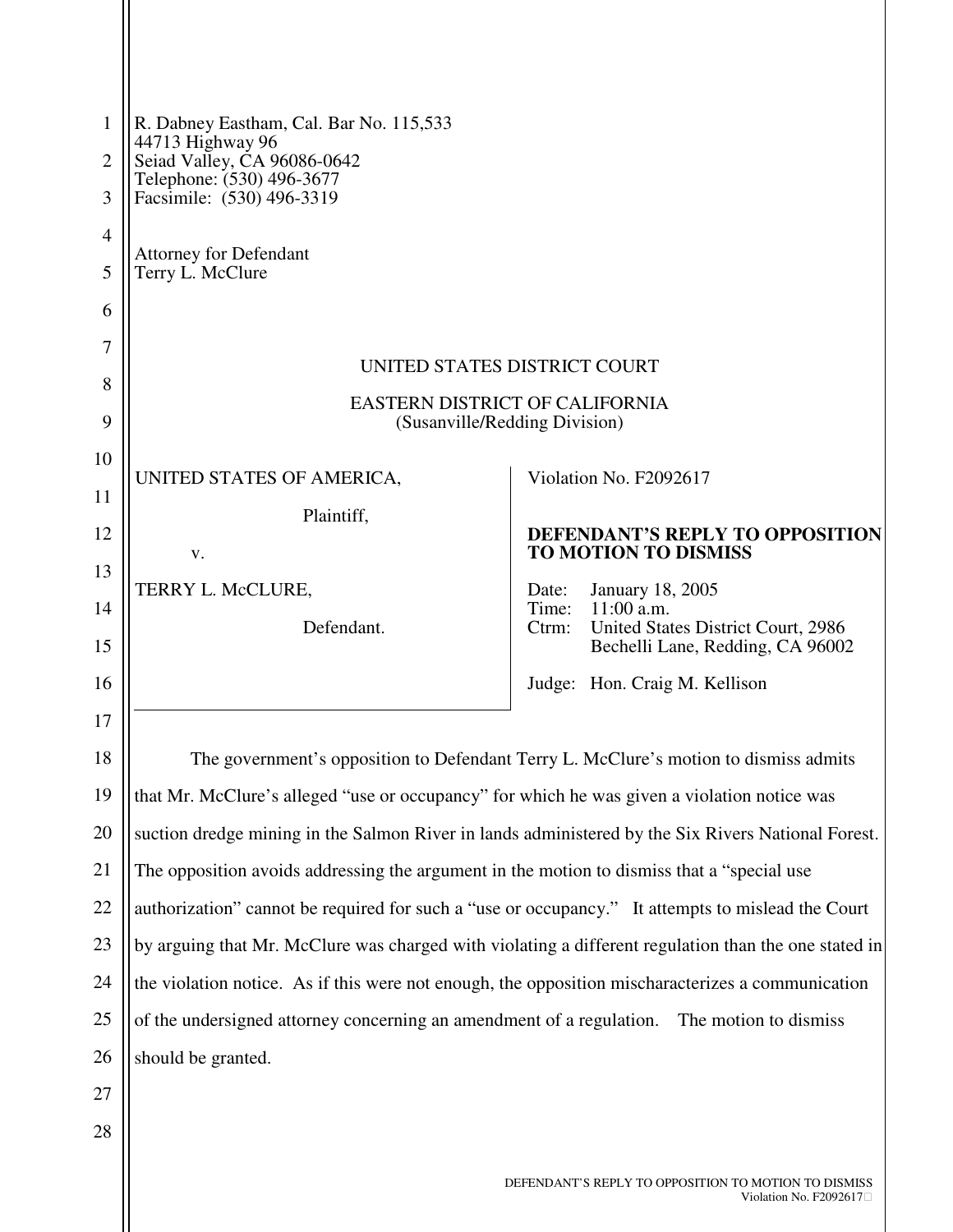1 2

## **I. The Government Admits that the Forbidden "Use or Occupancy" Was Suction Dredge Mining**

3 4 5 6 7 8 9 10 11 12 13 14 Mr. McClure was arraigned on November 2, 2004 at the Court's Redding location for a violation of 36 C.F.R. § 261.10(k). He pled not guilty. 36 C.F.R. § 261.10(k) prohibits "[u]se or occupancy of National Forest System land or facilities without special-use authorization when such authorization is required." *See* United States v. Adams, 388 F.3d 708, 710 (9<sup>th</sup> Cir. 2004)(affirming conviction for organizing a gathering of 22,000 members of the "Rainbow Family" in the Beaverhead National Forest without having obtained a special use authorization when such was required). Because the violation notice did not contain this information, the motion to dismiss had to show that the alleged use or occupancy for which McClure was given a violation notice was suction dredge mining in the Salmon River in lands administered by the Six Rivers National Forest. The government's opposition contains a "Factual Background" (it would have been more properly given the heading "Statement of Factual Allegations") that admits this is indeed the alleged use or occupancy.

15

16

## **II. The Government Failed to Show that a "Special Use Authorization" Can Be Required for a Mining "Use or Occupancy" and Therefore the Violation Notice Fails to State an Offense**

17 18 19 20 21 22 23 24 25 26 As explained in Mr. McClure's motion to dismiss, the violation notice failed to state an offense because a special use authorization cannot be required for a mining activity. The special use authorization regulation, 36 C.F.R. § 251.50, excludes activity covered by the Forest Service's mining regulations. United States v. Lex, 300 F. Supp. 2d 951, 959-60 (E.D. Cal. 2003)("because activity covered by the Forest Service's mining regulations is excluded from the special use regulations, see 36 C.F.R. § 251.50(a), [footnote quoting this regulation omitted], the appellants could not obtain a special use authorization for their activity which was subject to the mining regulations"); *see* <u>Black v. Arthur</u>, 201 F.3d 1120, 1122 (9<sup>th</sup> Cir. 2000)("Subpart B [of 36 C.F.R. Part 251] governs "special uses," meaning uses other than timber harvesting, grazing, and mineral extraction. *See* 36 C.F.R. § 251.50(a).").

27 28 The government avoids addressing this argument. The opposition never even mentions the special use authorization regulation, 36 C.F.R. § 251.50, let alone the language in part (a) of that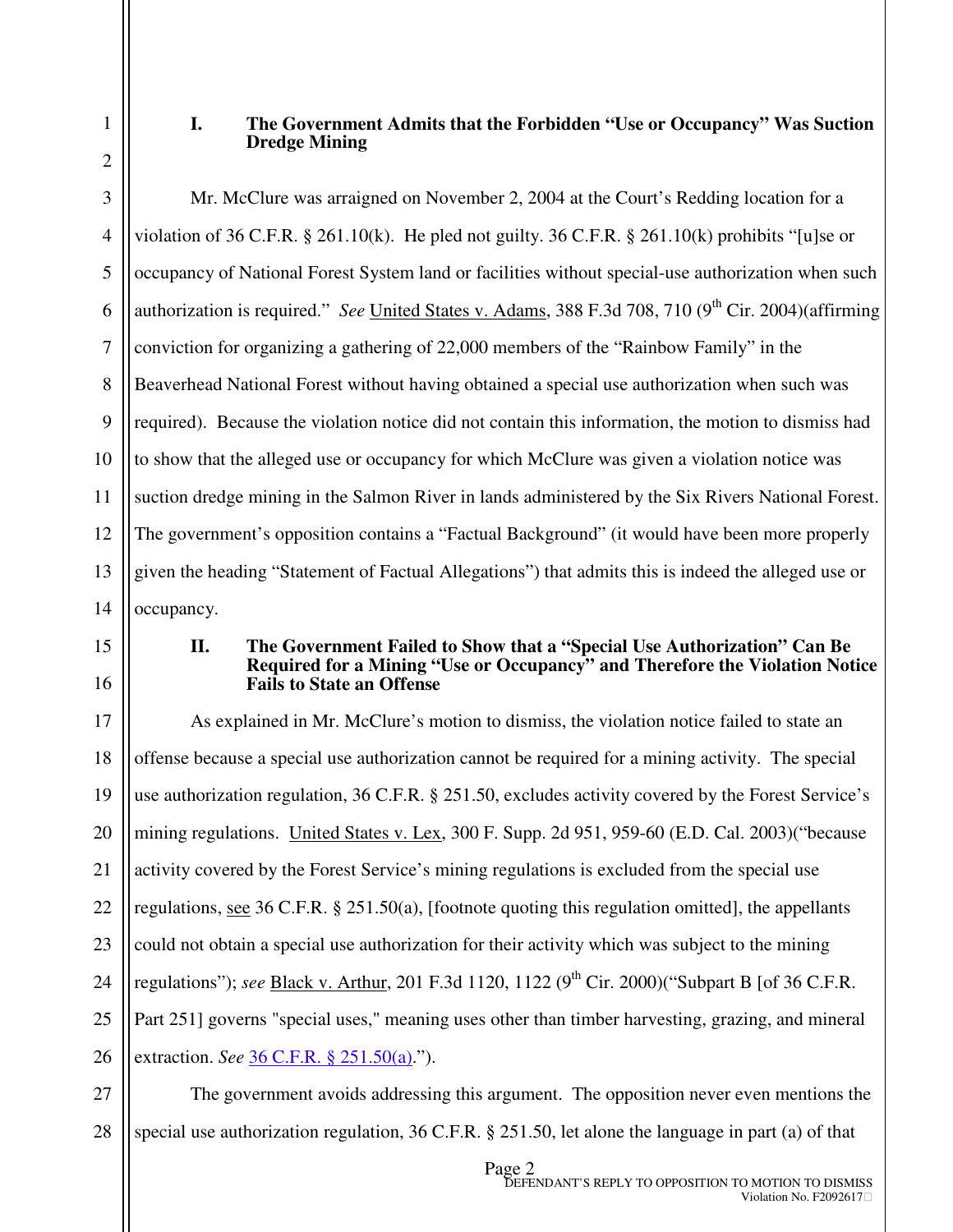1 2 3 4 regulation that states that uses authorized by the regulations governing minerals are not "special uses" for which a special use authorization is needed. Instead, the government deliberately confuses a special use authorization (36 C.F.R. § 251.50) with an allegedly required approved plan of operations under the mining regulations, 36 C.F.R. Part 228 Subpart A.

5 6 7 8 9 10 11 12 13 14 15 16 To do this the government resorts to some evasive arguments. First, it tries to distinguish the Lex case on specious grounds. The Lex defendants were conducting mining activities like McClure's alleged mining activities but the government cited them for "[t]aking possession of, occupying, or otherwise using National Forest System land for residential purposes without a special-use authorization, or as otherwise authorized by Federal law or regulation." 36 C.F.R. § 261.10(b). Senior Judge Karlton decided on appeal from this Court that the miners in  $Lex$  "could not obtain a special-use authorization for their activity which was subject to the mining regulations" but nevertheless were "otherwise authorized to occupy the land" by virtue of the mining laws of the United States. The act of camping on the land for the purpose of mining therefore was an activity subject to the mining regulations and the Lex defendants could not obtain a special use authorization for this activity because it is excluded from the special use regulations. Lex at 959- 960.

18 19 20 21 Mr. McClure was cited for the alleged activity of *mining*, under a regulation that prohibits use or occupancy of National Forest System land without special use authorization when such authorization is required. The government simply has not offered any principled explanation of why Mr. McClure's alleged activity, the act of mining, comes within the special use regulations when camping on the land for the purpose of mining does not.

17

22

23

24

The government's second evasion, the discussion of the amendment of the mining regulation that had been "so vague and standard less that it offended due process," Opposition at 4, is its longest argument and appears to belong in a brief on some other motion.

25 26 27 28 Mr. McClure's motion argues that an activity covered by the Forest Service's mining regulations is not a "special use" and therefore cannot be cited under 36 C.F.R. § 261.10(k), which prohibits "[u]se or occupancy of National Forest System land or facilities without special-use authorization when such authorization is required." The actual content (and its amendment) of any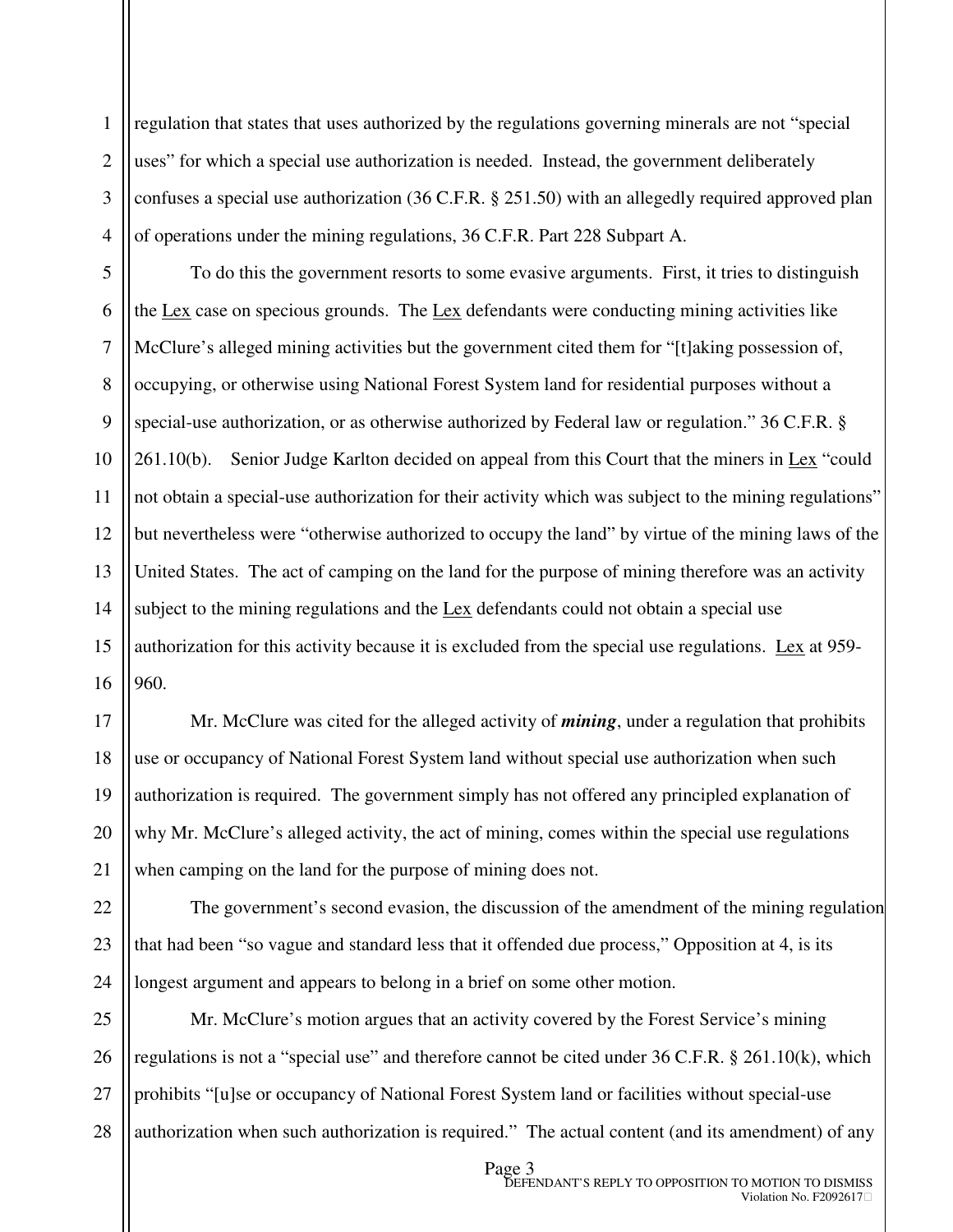1 2 3 4 5 of the mining regulations is immaterial to the special use regulation, 36 C.F.R. § 251.50, and thus to 36 C.F.R. § 261.10(k), because these regulations do not apply to mineral resource development operations in National Forests. The amendment suggested in Mr. McClure's motion to dismiss at page 7 had to do with the special use regulations, namely 36 C.F.R. § 251.50 and 36 C.F.R. § 261.10(k), not the mining or mineral regulations.

6 7 8 9 10 11 12 13 14 The government's third evasion grows out of the second. The government, without actually amending its violation notice, changes the regulation under which Mr. McClure was cited from 36 C.F.R. § 261.10(k) to one of the mining regulations, 36 C.F.R. § 228.4(a). On page 7 of its opposition the government states "[t]he defendant fails to acknowledge in his motion that the very regulation for which he was cited, the one at issue in Lex, has been *amended*. It was amended *before* the defendant was cited." The context in which this statement appears indicates that the regulation mentioned is 36 C.F.R. § 228.4(a). The government does not assert that 36 C.F.R. § 261.10(k) has been amended. The government does, however, spend three of the seven pages of the opposition discussing the 2004 amendment to 36 C.F.R. § 228.4(a).

15

16

17

18

19

## **III. The Amendment to 36 C.F.R. § 251.50**

Footnote 2 of the opposition states: "Defense counsel did acknowledge the amendment in an email communication to the undersigned on November 18, 2004, stating that he intended to promptly notify the Court as well." This footnote refers to the opposition's discussion of the amendment to 36 C.F.R. § 228.4(a) mentioned above. The footnote is utterly misleading.

20 21 22 23 24 25 After filing and serving the motion to dismiss on November 15, 2004, the attorney for the defendant discovered that 36 C.F.R. § 251.50(a) was amended after the 2004 printing of Title 36 of the Code of Federal Regulations (available on the Government Printing Office's website at http://www.access.gpo.gov/cgi-bin/cfrassemble.cgi?title=200436). The motion to dismiss relied on the 2004 printed version of Title 36 and therefore quoted the un-amended version of 36 C.F.R. § 251.50(a).

26 27 28 A notice of final rule-making dated July 13, 2004 and published at 69 F.R. 41946, 41964 amended a number of regulations, including 36 C.F.R. § 251.50(a), effective on August 12, 2004. The amended version of this regulation is set forth below.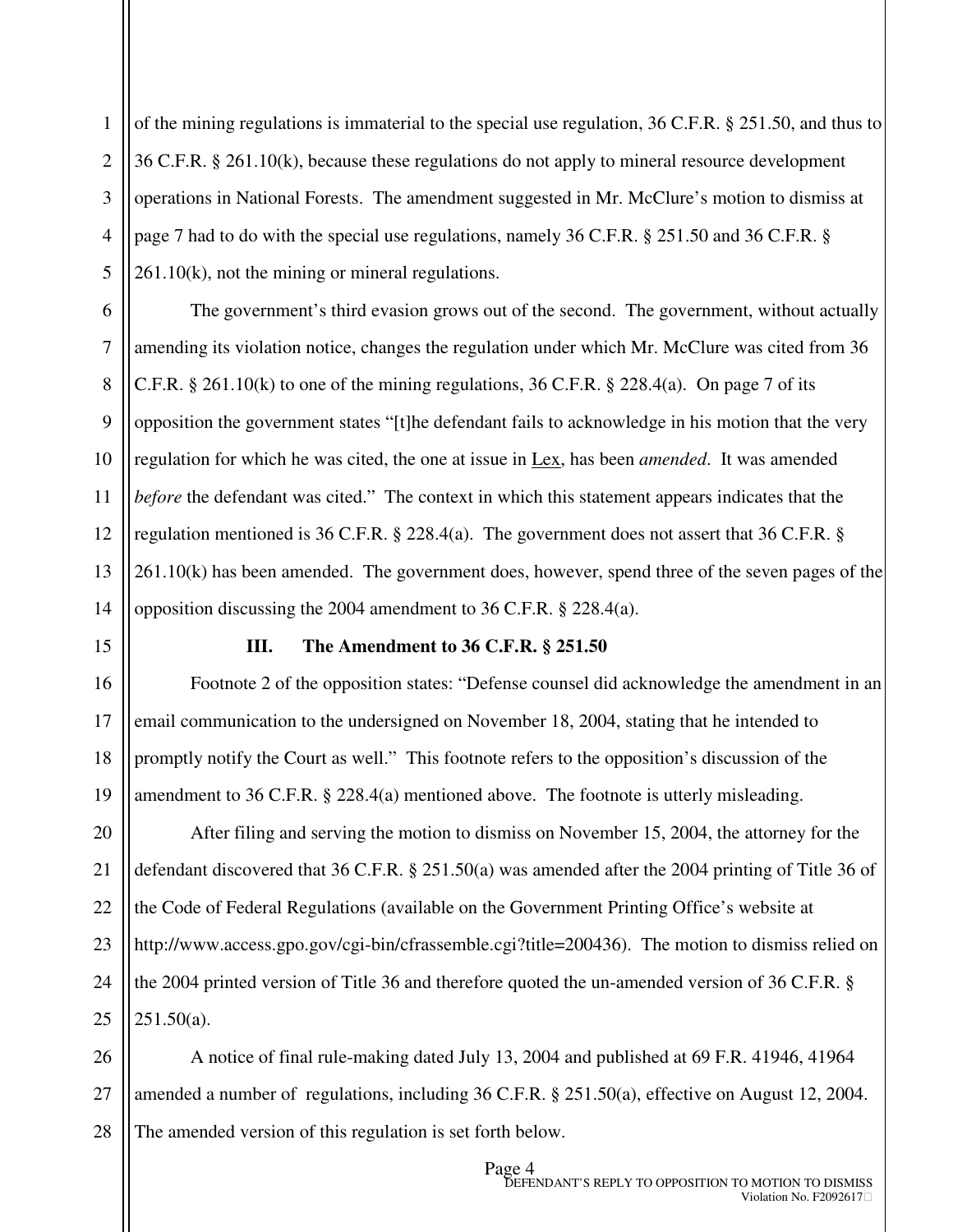1

251.50(a) All uses of National Forest System lands, improvements, and resources, except those authorized by the regulations governing sharing use of roads (§ 212.9); grazing and livestock use (part 222); the sale and disposal of timber and special forest products, such as greens, mushrooms, and medicinal plants (part 223); and minerals (part 228), are designated "special uses." Before conducting a special use, individuals or entities must submit a proposal to the authorized officer and must obtain a special use authorization from the authorized officer unless that requirement is waived by paragraphs (c) through (e)(3) of this section.

The amendment does not change this regulation insofar as it excludes from the category "special uses" the uses authorized by the regulations governing minerals (part 228). The rationale of the  $Lex$  decision in connection with the exclusion of mining activities from the special use authorization regulations is not affected.

The undersigned attorney brought this amendment to the attention of counsel for the government, Ms. Spangler and Ms. Mahoney, so that they would not be misled, and indicated that he would inform the Court of the amendment, as done above. However, the government has mischaracterized the undersigned attorney's email message to Ms. Spangler and Ms. Mahoney as referring to the amendment of the mineral or mining regulation 36 C.F.R. § 228.4(a). A copy of the pertinent portion of this email message is attached to this brief as Exhibit A so that the Court can judge for itself.

## **Conclusion**

The government's opposition to Mr. McClure's motion to dismiss fails to vindicate a criminal case brought in error by a misguided Acting Ranger. The mining regulations codified at 36 C.F.R. Part 228 Subpart A do not contain a criminal enforcement section, perhaps for reasons having to do with the privileged status of prospecting and mining activities on the public lands under the United States mining laws (30 U.S.C. §§ 21-54), which confer a statutory right to enter upon the public lands to search for minerals. The determination to employ the power of criminal sanctions, however, apparently induced the Acting Ranger to err by citing Mr. McClure under a regulation having nothing to do with mining activities.

27 28 For the reasons given above and in the moving papers, a "special use authorization" cannot be required for a mining-related "use or occupancy" and therefore the violation notice fails to state an offense because no "special use authorization" could be required for the "use or occupancy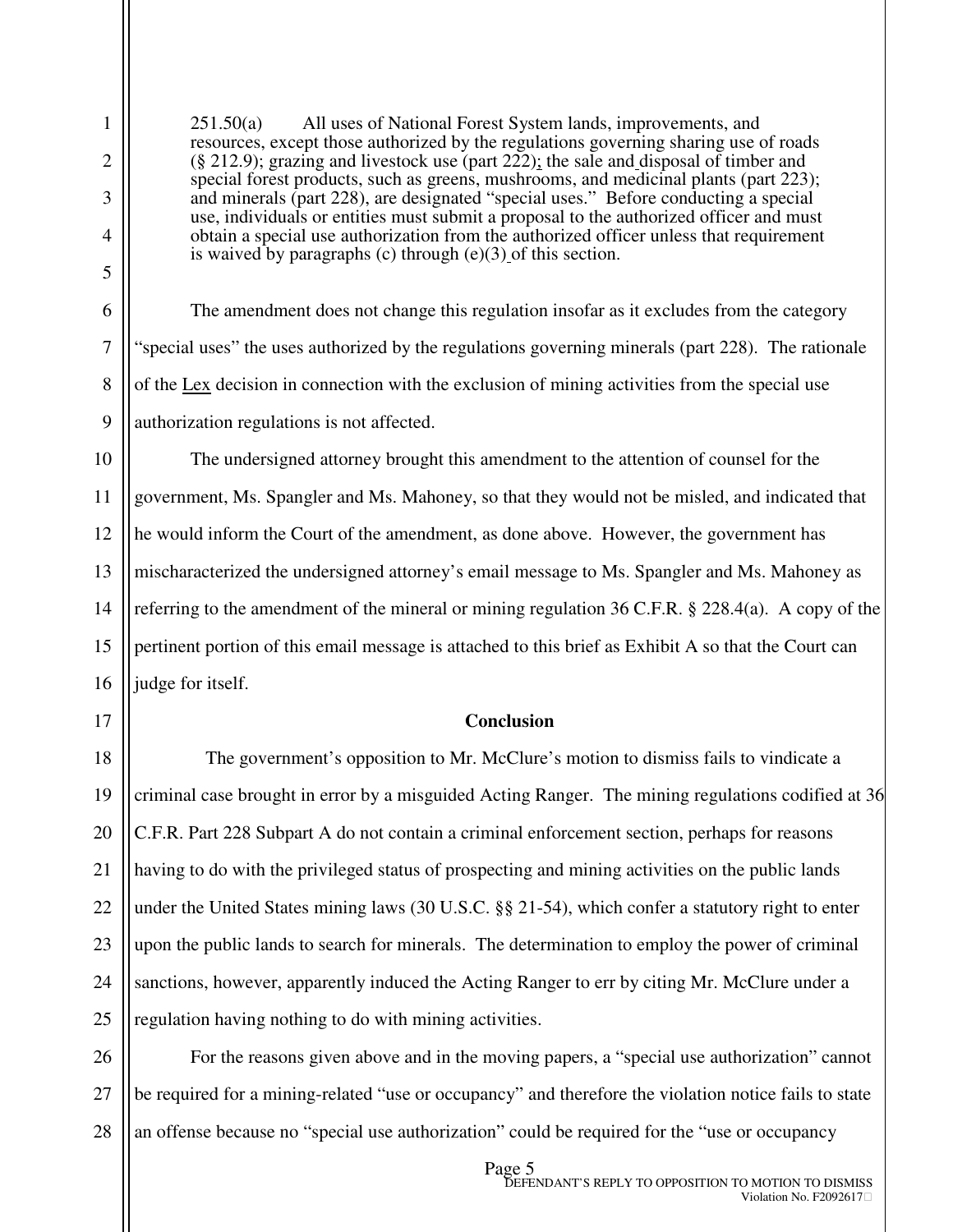| $\,1\,$        | alleged. This Court therefore is respectfully requested to issue an order dismissing the violation                                    |  |  |
|----------------|---------------------------------------------------------------------------------------------------------------------------------------|--|--|
| $\overline{c}$ | notice and terminating this case.                                                                                                     |  |  |
| 3              |                                                                                                                                       |  |  |
| $\overline{4}$ |                                                                                                                                       |  |  |
| 5              | Dated: January 13, 2005                                                                                                               |  |  |
| 6              |                                                                                                                                       |  |  |
| $\overline{7}$ | By:<br>R. Dabney Eastham                                                                                                              |  |  |
| 8              | Attorney for Defendant                                                                                                                |  |  |
| 9              | Terry L. McClure                                                                                                                      |  |  |
| $10\,$         |                                                                                                                                       |  |  |
| $11\,$         |                                                                                                                                       |  |  |
| 12             |                                                                                                                                       |  |  |
| 13             |                                                                                                                                       |  |  |
| 14             |                                                                                                                                       |  |  |
| 15             |                                                                                                                                       |  |  |
| 16             |                                                                                                                                       |  |  |
| 17             |                                                                                                                                       |  |  |
| $18\,$         |                                                                                                                                       |  |  |
| 19             |                                                                                                                                       |  |  |
| 20             |                                                                                                                                       |  |  |
| 21             |                                                                                                                                       |  |  |
| $22\,$         |                                                                                                                                       |  |  |
| $23\,$         |                                                                                                                                       |  |  |
| 24             |                                                                                                                                       |  |  |
| $25\,$         |                                                                                                                                       |  |  |
| 26             |                                                                                                                                       |  |  |
| $27\,$         |                                                                                                                                       |  |  |
| $28\,$         |                                                                                                                                       |  |  |
|                | $\begin{array}{c} \text{Page 6} \\ \text{DEFENDANT'S REPLY TO OPPOSITION TO MOTION TO DISMISS} \end{array}$<br>Violation No. F2092617 |  |  |